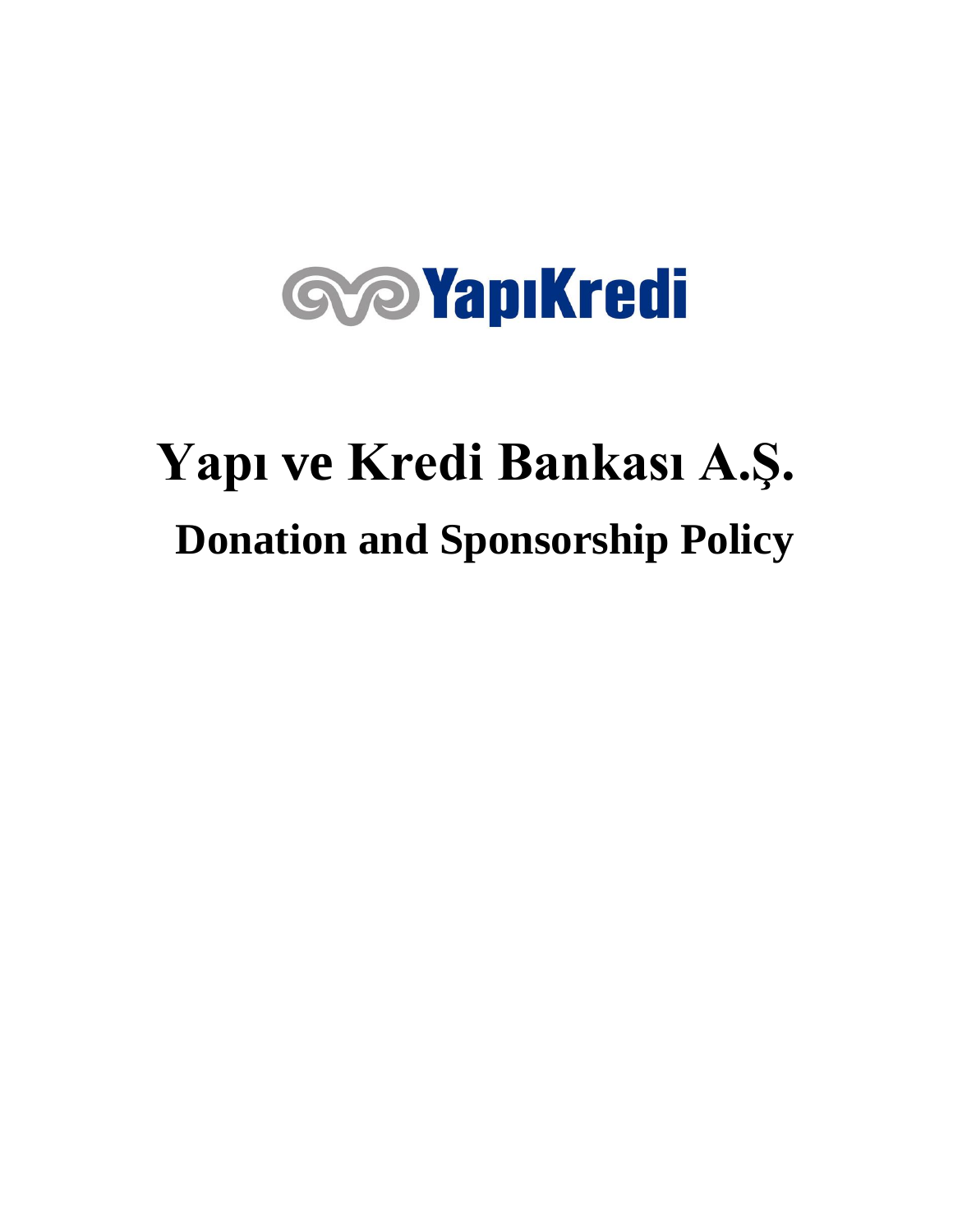### **Table of Contents**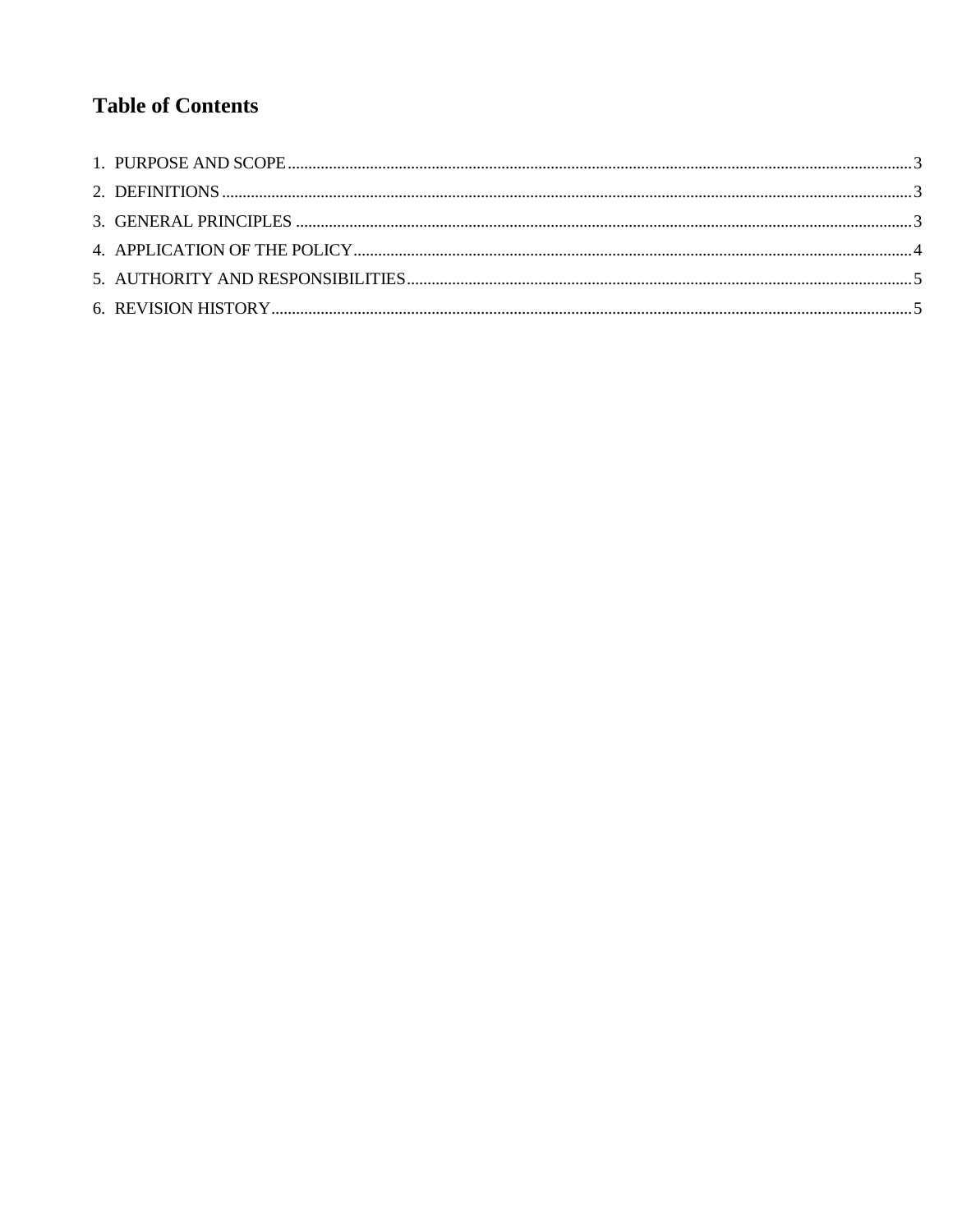#### <span id="page-2-0"></span>**1 PURPOSE AND SCOPE**

The purpose of this Donation and Sponsorship Policy (the "**Policy**"") is to set standards, principles and rules to be complied with, while making donations and providing sponsorships in Yapı Kredi Bankası A.Ş..("Yapı Kredi") In line with our strong belief that contributing to the community is the vital foundation for building successful business, Yapı Kredi sees donations and sponsorships as a way to support the communities in jurisdictions where it operates.

All employees, directors, officers of Yapı Kredi shall comply with this Policy, which is an integral part of Koç Group Code of Ethics and Yapı Kredi Code Of Ethics and Business Conduct Policy and Anti-Bribery and Anti-Corruption Policy

#### <span id="page-2-1"></span>**2 DEFINITIONS**

**"Donation"** means voluntary contributions in money or in kind (including goods or services etc.) to individuals or charitable entities (such as foundations, associations and other nonprofit organizations); universities and other schools; and other private or public legal entities or organizations etc. to advocate a philanthropic cause, serve the public interest and help achieve a social goal, without a consideration received in return.

**"Koç Group"** means Koç Holding A.Ş. and companies which are controlled directly or indirectly, jointly or individually by Koç Holding A.Ş. and the joint venture companies listed in its consolidated financial report.

**"Sponsorship"** means contribution in money or in kind (including goods, or services, etc.) given to an entity or group, for staging an artistic, social, sports or cultural activity etc. in return for an institutional benefit reflected in the form of visibility to target audiences, under a sponsorship agreement or whatsoever name, to the extent the nature of the relationship is as defined herein.

#### <span id="page-2-2"></span>**3 GENERAL PRINCIPLES**

While making Donations and providing Sponsorships, Yapı Kredi ensures that:

- it complies with its incorporation documents (including but not limited to its articles of association), and the restrictions and limits set forth by its General Assembly and/or the Board of Directors or similar body in accordance with the provisions of the Banking Law;
- it complies with all applicable legislation in the jurisdictions where it operates; including but not limited to relevant capital markets legislation, banking legislation, commercial code, and tax laws to the extent applicable;
- It should be documented in accordance with the regulation;
- the Donation and/or the Sponsorship is
	- o not in conflict with the values or business interests of Yapı Kredi and is in conformity with the principles described herein and in the Yapı Kredi Code of Ethics and Business Conduct and Anti-Bribery and Anti-Corruption Policy;
	- o properly documented and never in exchange for obtaining an improper advantage or benefit or used for the purpose of any form of corruption;
	- o not offered in connection with any bid, contract renewal or business opportunity;
	- o not made for political purposes to any politician, political party or political groups, a municipality or government official, either directly or indirectly via third party;
	- o not for the benefit to any entity or organization, which discriminates, based on ethnicity, nationality, gender, religion, race, sexual orientation, age or disability or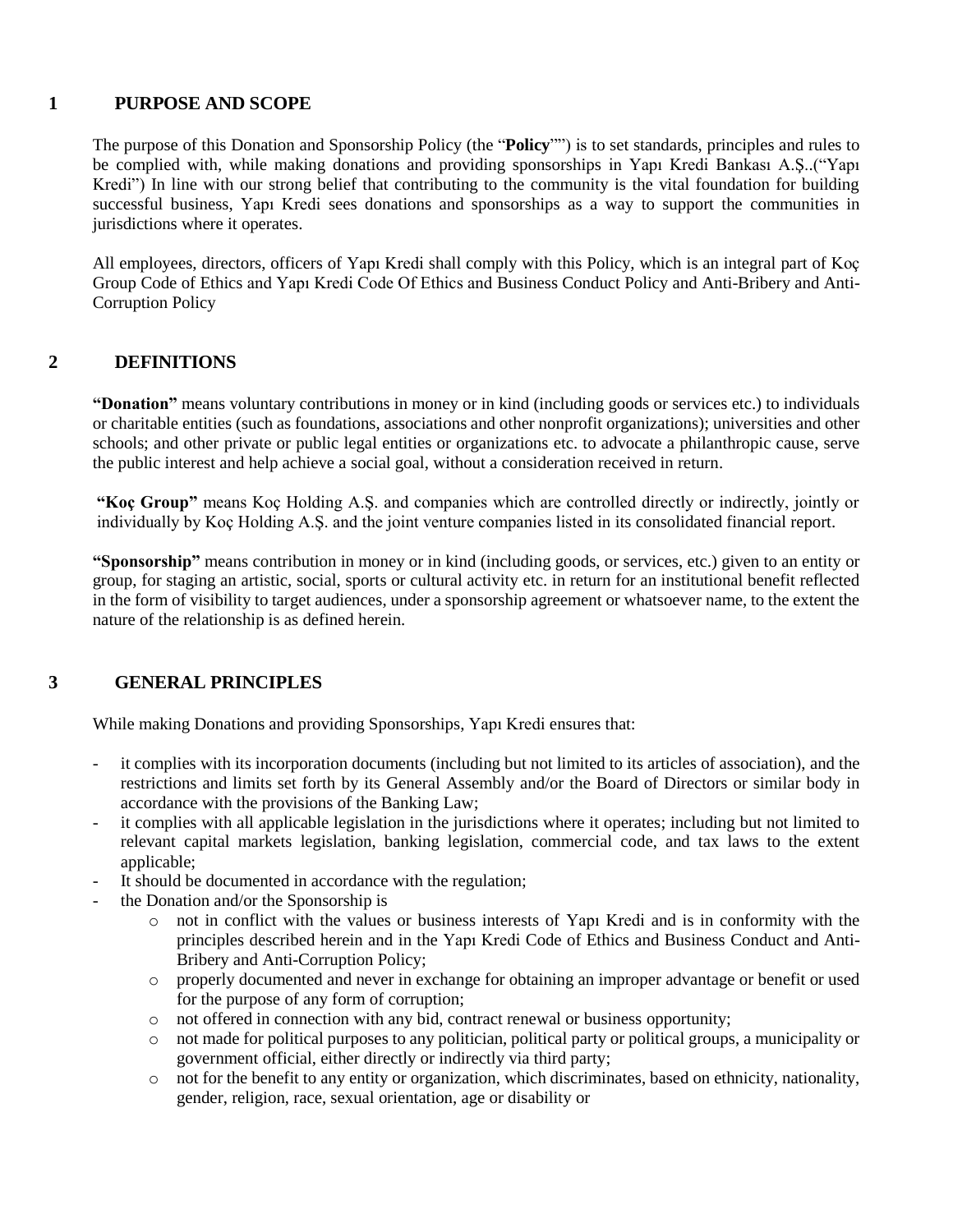o not directly or indirectly used for human or animal rights' violations, promotion of tobacco, alcohol and illegal drugs and damaging the environment.

Yapı Kredi shall also ensure that the upper limit for donation is determined by the General Assembly in accordance with the provisions of the Banking Law and the Donations granted during the year shall be submitted to the General Assembly.

#### <span id="page-3-0"></span>**4 APPLICATION OF THE POLICY**

If it is the first time that Yapı Kredi conducts a Donation or Sponsorship transaction in favor of any third party, for this purpose: i)if an agreement or an undertaking is required to be signed by authorized persons according to the relevant company's signature circular and / or company's articles of association ii.) If it is not necessary to sign a contract and commitment, the following steps must be completed before the transaction can be carried out:

- For the corporate image and brand impact assessment of donations and sponsorship requests from inside and outside the institution, details of the planned request and information about the relevant parties (name, address, senior management, etc.) are transferred to the Corporate Communication Management by the requesters.
- In a purpose to make the necessary evaluations within the scope of anti-bribery and anti-corruption, Corporate Communications Management fills in the due diligence questionnaire regarding the requests it deems appropriate with the information it obtains and sends it to the Anti-Bribery and Anti-Corruption Officer.
- Requests that are deemed appropriate to be evaluated within the framework of compliance the regulation and issues regarding the anti-bribery and anti-corruption, are submitted for final approval of the management or the board in line with the Yapı Kredi's Internal Directive in force.
- Upon completion of the processes described above, any Donation or Sponsorship that may have a material impact over Koç Group brand and corporate image, shall also be notified to Koç Holding Corporate Brand Communications and Sponsorship Department by the relevant Koç Group company prior to board approval or execution;
- For sponsorships, the parties shall enter into a written agreement detailing all the conditions;
- For sponsorships, sponsored entity, must provide the Corporate Communication Management post-event documentation (i.e. photos, videos or a report etc. as may be relevant) or any other documents or materials evidencing compliance with the sponsorship agreement as soon as practically possible after the completion of the sponsored event or project. If, however, the sponsored event is a recurrent event, the sponsorship agreement shall set forth the content and the frequency of reporting.)
- Supporting documents such as receipts and invoices must be kept by the accounting department and transactions must be booked in accordance with the relevant legislation;
- All Donations and Sponsorships shall be notified to the Compliance, Internal Control and Risk Management
- Due Diligence, approval, execution and follow-up processes shall be documented to be used for audit and compliance review where necessary; and
- A report listing Donation and Sponsorship activities (including purpose, entity and due diligence results) shall be sent to Legal and Compliance Department in Koç Holding, on an annual basis.